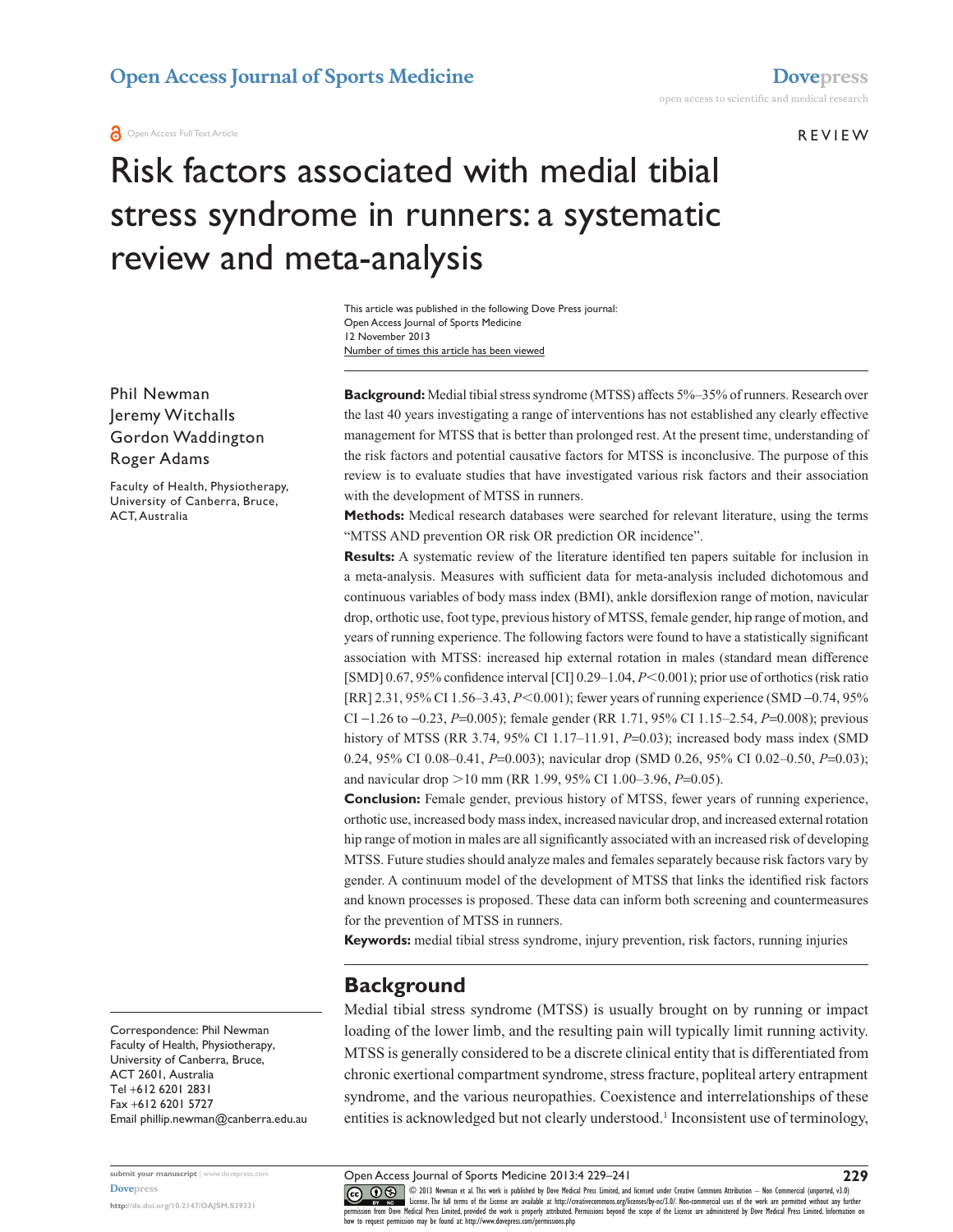such as "shin splint syndrome" and "soleus enthesopathy", is evident in the historic and current literature, and it is likely that such variation in nomenclature has contributed to the current lack of understanding of the condition.<sup>2,3</sup>

A range of hypotheses has been proposed in regard to the anatomic structures most likely to be the source of pain in MTSS, with myofascial strain, enthesopathy, periosteal inflammation, and bone stress reaction theories most prevalent. Histologic studies have been small, and very few have identified inflammatory markers within the periosteal margins with any consistency to support the periostitis hypothesis.4–7

Cadaveric studies of the myofascial anatomy are inconsistent as to which myofascial element is involved.<sup>8-11</sup> There is large variation in the site of attachment of the deep crural fascia, soleus, flexor digitorum longus, and tibialis posterior, and there is contention about how well these attachments relate to the site of pain in MTSS. One larger study (50 legs) found a predominant absence of myofascial attachment at the medial tibial border where MTSS pain occurs.<sup>11</sup> However, posteromedial muscular tenderness is a consistent clinical feature of the syndrome. It may be that this tenderness is a consequence of muscular overuse and chronic fatigue. Whether this is a primary cause or an effect of the condition remains unclear.12,13

Recent interpretation arising from imaging and related studies suggests bone stress reaction to be the most likely cause of symptoms in MTSS.14–20 Advances in computed tomography, dual energy X-ray absorptiometry, and magnetic resonance imaging techniques have enabled researchers to identify marrow edema consistently, periosteal lifting due to underlying bone exudate, and bony resorption of the posteromedial tibial border in MTSS. The accuracy of the different techniques varies greatly and may be dependent on the timing of imaging in relation to injury onset.<sup>21,22</sup> Only a limited number of histologic studies have included bone biopsy, but these positively confirm bone stress markers.<sup>6,7</sup> Some imaging studies demonstrate bony lesions associated with a clinical diagnosis of MTSS in sites such as the proximal tibia and the anterolateral tibial cortex, that are inconsistent with clinically significant sites of pain,<sup>3,19</sup> and this raises questions about the differential diagnosis of MTSS as well as about the nature of the pathology itself.

It is probable that a combination of structures are involved in MTSS, and some authors have suggested grading systems based on this premise (Figure  $1$ ).<sup>1</sup> A clear understanding of the pathology is needed for future studies, and particularly in regard to the development of targeted intervention strategies.



**Figure 1** Traditional differential diagnosis and classification of medial tibial stress syndrome. **Note:** Concept from Detmer.<sup>1</sup>

Recovery times in MTSS tend to be long. A recent randomized controlled trial found that subjects from a nonmilitary sample of runners, in 3 treatment groups, took an average of 102–118 (SD 52–64) days to recover sufficiently to complete an 18-minute run.<sup>23</sup> Times between 250 and 300 days were taken for 90% of these participants to recover sufficiently to complete an 18-minute run. This timeframe should influence most clinicians' prognostic planning and education of patients. Trials investigating a range of interventions for MTSS have not as yet established any clearly effective management that is better than prolonged reduction and management of load.<sup>2,23-25</sup>

Several authors have sought to investigate the risk factors associated with the condition with a view to developing screening and preventive countermeasures for MTSS. The variables investigated in these studies fall into categories of range of motion (ROM) and muscle length measures, including joints from hip to hallux, static posture of lower limb segments, kinematic analyses of the lower limb, muscle strength and endurance, running volumes, anthropometric measures, dietary, hormonal, and smoking status, past history of injury, and orthotic and shoe use (Table 1). The majority of the papers that have reported investigations of these associations have been case-control or retrospective in design, thus raising questions about the attribution of cause and effect.

To the present time, no meta-analysis has been performed to investigate the associations of various risk factors and the prospective development of MTSS. Therefore, the aim of this review was to identify quality prospective studies that have investigated risk factors for MTSS in runners and to combine their results through meta-analysis.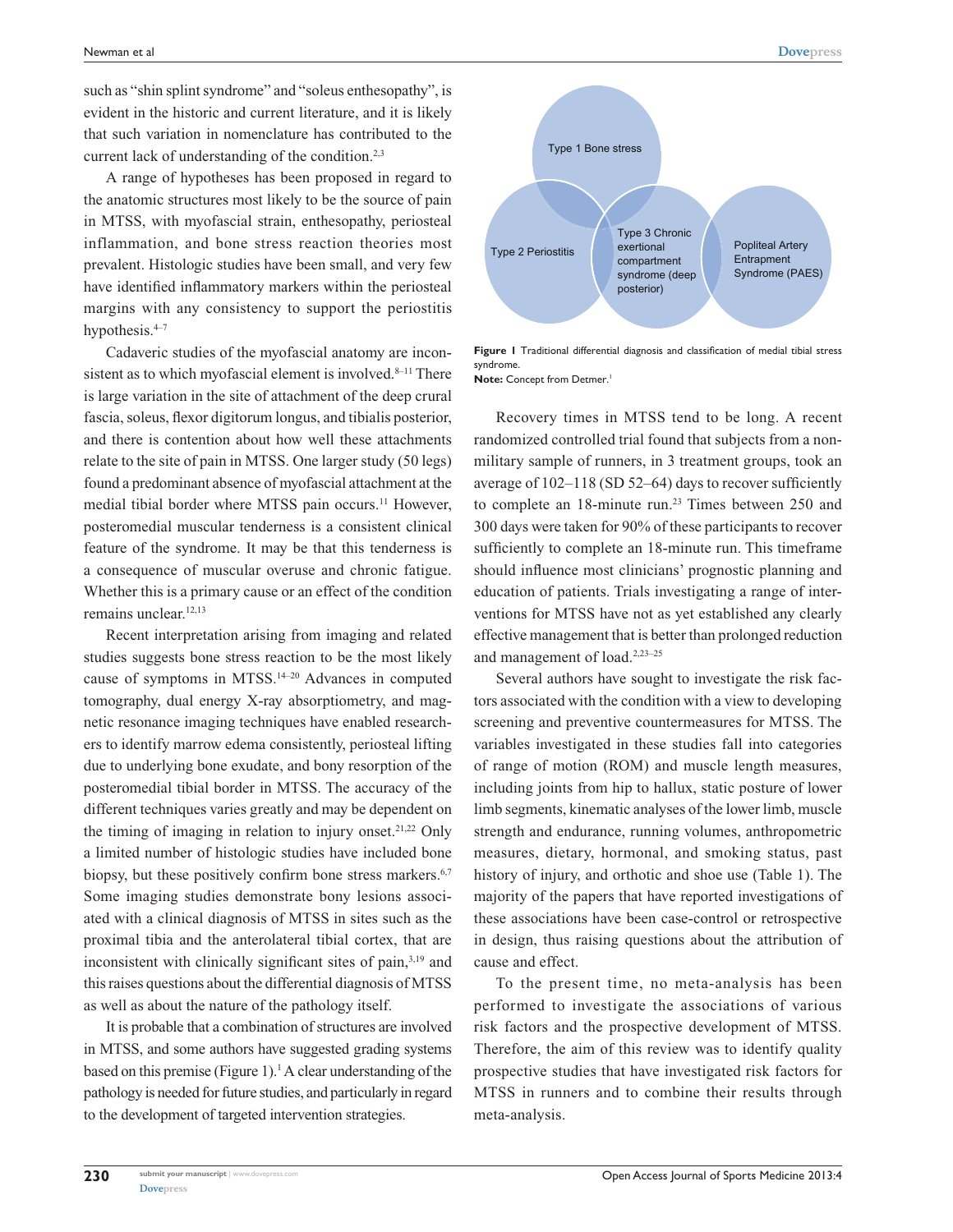|                           |  | <b>Table I</b> Risk factors investigated for association with MTSS in |  |  |  |
|---------------------------|--|-----------------------------------------------------------------------|--|--|--|
| runners in the literature |  |                                                                       |  |  |  |

| <b>Risk factor</b>                                               | <b>References</b>          |
|------------------------------------------------------------------|----------------------------|
| <b>Hip ROM</b>                                                   | 31,38,70-73                |
| Ankle ROM                                                        | 12,31,34,38,70–74          |
| Knee ROM                                                         | $38,71 - 73$               |
| Rear/forefoot ROM                                                | 34,38,70-73                |
| <b>Hallux ROM</b>                                                | $72 - 74$                  |
| Hamstring length, gastrocnemius length,                          | 38,73-75                   |
| soleus length                                                    |                            |
| Leg length                                                       | 70,74,76                   |
| Q angle                                                          | 31                         |
| Tibial varus/valgus                                              | 34, 38, 75                 |
| Static genu varus/valgus                                         | 31, 38, 71, 76             |
| Static calcaneal varus/valgus, standing foot angle               | 38,71,73,75,76             |
| qualitative and instrumented                                     |                            |
| Static arch height/Foot Posture Index <sup>32</sup> /foot typing | 12,70,71,76,77             |
| Navicular drop test/navicular drop test                          | 31, 34, 37, 38, 73, 75, 78 |
| difference/navicular drop test $>$ x                             |                            |
| Dynamic genu varus/valgus                                        | 37,38,72                   |
| Dynamic calcaneal varus/valgus                                   | 33, 35, 37, 38, 72         |
| Dynamic plantar pressure plate data: pronated                    | 33, 35, 37, 38, 72, 74     |
| versus supinated at various phases of gait,                      |                            |
| time to peak heel rotation                                       |                            |
| Plantar flexor endurance                                         | 78,79                      |
| Strength PF/DF/inversion/eversion                                | 34,38                      |
| Strength hip abduction                                           | 31,38,73                   |
| Lean calf girth                                                  | 70,73                      |
| Mileage per unit time (weeks, months)                            | 34,77                      |
| Running experience years                                         | 34,75,77,80                |
| Run times per unit distance/fitness                              | 33,70                      |
| Time per week running                                            | 12                         |
| Previous history of MTSS                                         | 12,34,78,80                |
| Previous history of stress fracture                              | 34,78                      |
| Previous history of lower leg injury                             | 34,77,78                   |
| Orthotic use                                                     | 34,70,78,80                |
| Menstrual regularity                                             | 34                         |
| BMI                                                              | 31, 33, 70, 77, 78, 80     |
| Gender                                                           | 13, 31, 75, 78, 80         |
| Height                                                           | 31,33,70,80                |
| Shin pain on palpation in asymptomatic MTSS                      | 13                         |
| Shin edema on palpation in asymptomatic MTSS                     | 3                          |
| Claw toe                                                         | 53                         |
| Neuromuscular control deficit of intrinsic                       | 46, 47, 53                 |
| foot muscles                                                     |                            |
| Straight leg raise                                               | 31                         |
| Smoking                                                          | 33                         |

**Abbreviations:** BMI, body mass index; PF, plantar flexion; DF, dorsiflexion; MTSS, medial tibial stress syndrome; ROM, range of motion.

# **Methods**

# Criteria for considering studies for this review

#### Types of studies

We selected papers that were of prospective design and investigated a range of biometric variables and their associations with MTSS. Explicit criteria for diagnosis of MTSS had to be described in each paper with sufficient detail to exclude stress fracture and ischemic causes. All participants in all papers were runners or played sports that were runningbased. All participants had to be asymptomatic at the time of baseline testing.

To enable calculation of combined results, the papers included had to report MTSS group and non-MTSS group scores, standard deviations, and sample sizes, or sufficient alternative data for these to be calculated. Categorical data had to include the sample sizes in each matrix cell.

Quality of the papers was assessed using a combination of the Quality Index26 and Revman5 (Cochrane) criteria (see Figure 2). Each criterion was applied to each paper, and a classification of "low-risk" was assigned where the paper had clearly met the criterion. "Unclear risk" was assigned where there was insufficient detail to determine if the criterion was met or not, and "high-risk" where the criterion was unlikely to be met or bias was highly likely.

### Types of participants

The 1,924 participants in the final selection of studies included runners from military and recreational groups, and tennis, volleyball, track and field, and soccer players.

### Electronic searches

The CINAHL, SPORTDiscus, Pedro, PubMed Central, and Cochrane databases were searched using keyword search terms (keyword contains "medial tibial stress syndrome"



**Figure 2** Papers selected from initial search to final inclusion.

**231**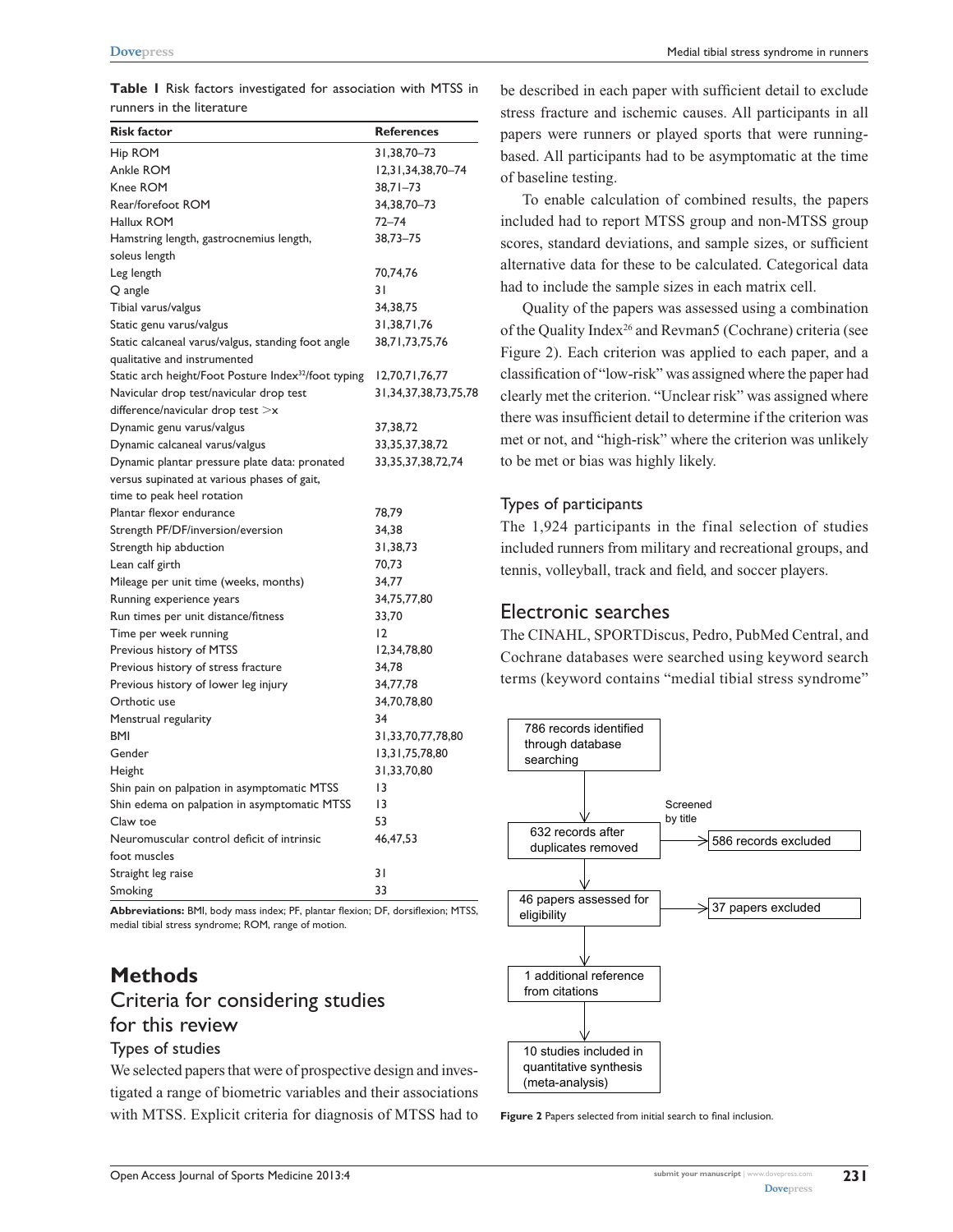AND keyword contains "prevention" OR "risk" OR "prediction" OR "incidence"). No date limits were applied and the search was completed in March 2013. The resulting references from each database search were combined.

Papers were filtered in accordance with the sequence in Figure 2.

### Data extraction and management

Each included paper was searched for raw scores and group numbers for a range of measured risk factors. Where two or more papers reported the same type of risk factor or measure, the results were combined and analyzed using Review Manager (RevMan version 5.2; Copenhagen, Denmark: The Nordic Cochrane Centre, The Cochrane Collaboration, 2012). Standard mean differences (SMDs) or pooled risk ratios (RRs) were generated to determine the pooled effect size of each risk factor. The random effects model was applied when  $I<sup>2</sup>$  tests for heterogeneity were moderate to high  $(>25\%)$ .<sup>27</sup> When heterogeneity was low  $(\leq 25\%)$ , fixed effects modeling was applied. Effect sizes for each continuous variable were defined as trivial  $(0-0.2)$ , small  $(0.2-0.6)$ , moderate  $(0.6-1.2)$ , large (1.2–2.0), or very large ( $>2.0$ ).<sup>28</sup> Effect sizes for each RR were likewise defined as trivial (1–1.2), small  $(1.2-1.9)$ , moderate  $(1.9-3.0)$ , large  $(3.0-5.7)$ , or very large  $($ >5.7).<sup>28</sup>

The *P*-value for significance of the pooled effects analyses was set at  $\leq 0.05$ . Funnel plots were constructed where four or more studies were included in the meta-analysis to assess the influence of publication bias when the *P*-value was  $\geq$  0.05. The study authors were emailed to request original data when raw scores or group data were not recorded in the paper; however, no additional data were made available to be included in meta-analyses.

### **Results** Description of studies

The initial database search found 768 articles that matched the search terms. After predefined exclusion criteria were applied, ten papers were identified for meta-analysis (Figure 2). Studies excluded at the abstract review or full text review stage were either retrospective or case-control designs that would be unable to differentiate cause or effect relationships. The risk of bias in these papers was high due to failure to blind assessors. Some papers were excluded due to nonspecific differentiation of lower leg pain and MTSS. Some variables within the final ten papers were collected only at diagnosis, so these variables were not analyzed. The quality of the final ten papers was high against the criteria

applied (Figure 3). A total of 13 variables were able to be pooled for analysis (Table 2).

### Risk factors and associations with MTSS Navicular drop

Four papers reported results of the navicular drop test measured in millimeters. This is a test that measures the difference in height of the navicular tuberosity in the subtalar neutral stance position and the height of the navicular tuberosity in relaxed stance.<sup>29,30</sup> Three of the four papers measured navicular drop with feet shoulder width apart, and one paper performed the measurement in tandem stance position.31 This test was found to be significantly associated with MTSS injury (SMD 0.26, 95% confidence interval [CI] 0.02–0.50, *P*=0.03, Figure 4). The meta-analysis indicates that a larger navicular drop is associated with increased risk of MTSS.

#### Navicular drop  $>10$  mm

Two papers evaluated a dichotomous variable of navicular drop greater than 10 mm. This test was found to be significantly associated with MTSS injury (Figure 5). Those with a navicular drop  $>10$  mm are 1.99 times more likely to develop MTSS than not (RR 1.99, 95% CI 1.00–3.96, *P*=0.05). The meta-analysis also indicates that a larger navicular drop is associated with increased risk of MTSS.

#### Pronated foot type

Three studies reported classification by foot type in their papers. In two studies, this was done using either all or part of the Foot Posture Index.32 The Foot Posture Index aggregates categorical scores from six domains of foot classification, ie, talar head palpation, malleolar curve, calcaneal position, prominence of talonavicular joint, congruence of medial longitudinal arch, and abduction/adduction of the forefoot on rearfoot. Aggregated scores are then used to classify the foot into pronated, normal, or supinated categories. In a study reported by Sharma et al,<sup>33</sup> foot type was classified according to pressure plate data that determined proportion of medial to lateral foot pressure during a barefoot walking task. For the purposes of this analysis, the results were pooled and compared on a derived dichotomous variable of "pronated" or "not pronated". This measure was not found to be a significant predictor of MTSS (RR 1.61, 95% CI 0.37–6.98, *P*=0.52)

#### Orthotic use

Three of the papers included in this review surveyed participants on their prior orthotic insole use. A total of 403 participants were surveyed. Those who had used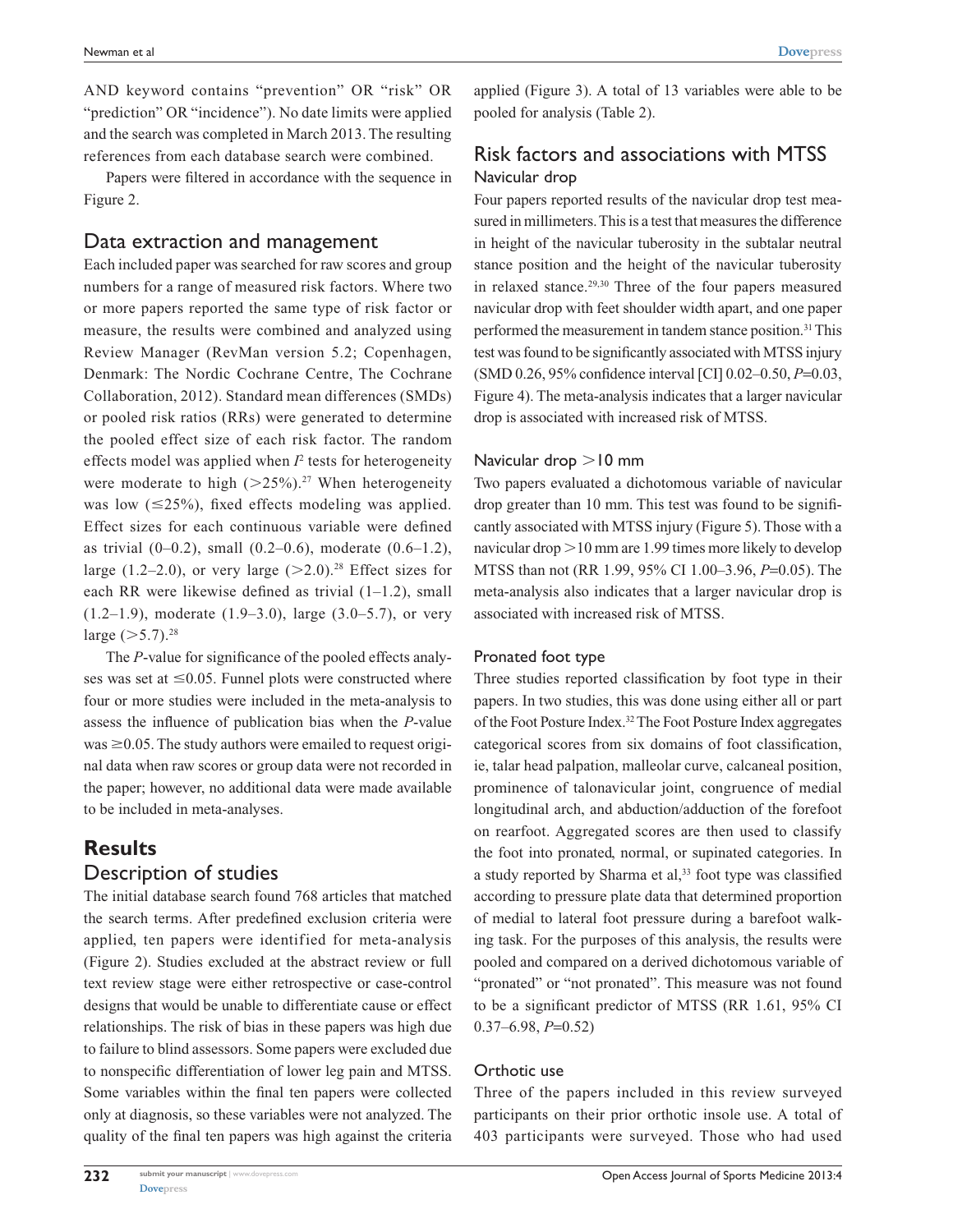

**[Dovepress](www.dovepress.com)**

**Figure 3** Risk of bias summary: reviews authors' judgments about each risk of bias item for each included study. **Note:** Green = low risk; yellow = unclear risk; red = high risk. **Abbreviation:** MTSS, Medial tibial stress syndrome.

orthotics had a higher relative risk of developing MTSS (RR 2.31, 95% CI 1.56–3.43, *P*<0.0001, Figure 6).

### Body mass index

Five papers provided body mass index (BMI) data. In a total of 753 participants, higher BMI was significantly associated with development of MTSS (SMD 0.24, 95% CI 0.08–0.41, *P*=0.003, Figure 7).

### Ankle dorsiflexion (soleus)

Four papers investigated the relationship of dorsiflexion ROM at the ankle measured with the knee bent to diminish any effect of gastrocnemius muscle tightness. A total of 886 individuals were tested. There was no significant pooled effect relating this variable to the development of MTSS (SMD -0.06, 95% CI −0.21 to 0.10, *P*=0.48).

### Ankle dorsiflexion (gastrocnemius)

Five papers investigated the relationship of dorsiflexion ROM at the ankle measured with the knee straight. A total of 785 individuals were tested. Similarly, there was no significant pooled effect relating this variable to the development of MTSS (SMD 0.05, 95% CI −0.018 to 0.28, *P*=0.66).

### Running experience

Four papers surveyed participants to establish their years of running experience. Two papers reported only dichotomized data that could not be equated for consistent analysis, leaving two papers that could be pooled for analysis. In a total group of 182 participants, there was a significant effect relating decreased running experience to the development of MTSS (SMD −0.74, 95% CI −1.26 to −0.23, *P*=0.005, Figure 8).

### Previous MTSS history

Five of ten papers surveyed participants to establish if they had suffered with any previous occurrence of MTSS. In a total group of 515 participants, we found a large and significant effect relating a previous history of MTSS to repeat occurrence of MTSS (RR 3.74, 95% CI 1.17–11.91, *P*=0.03, Figure 9).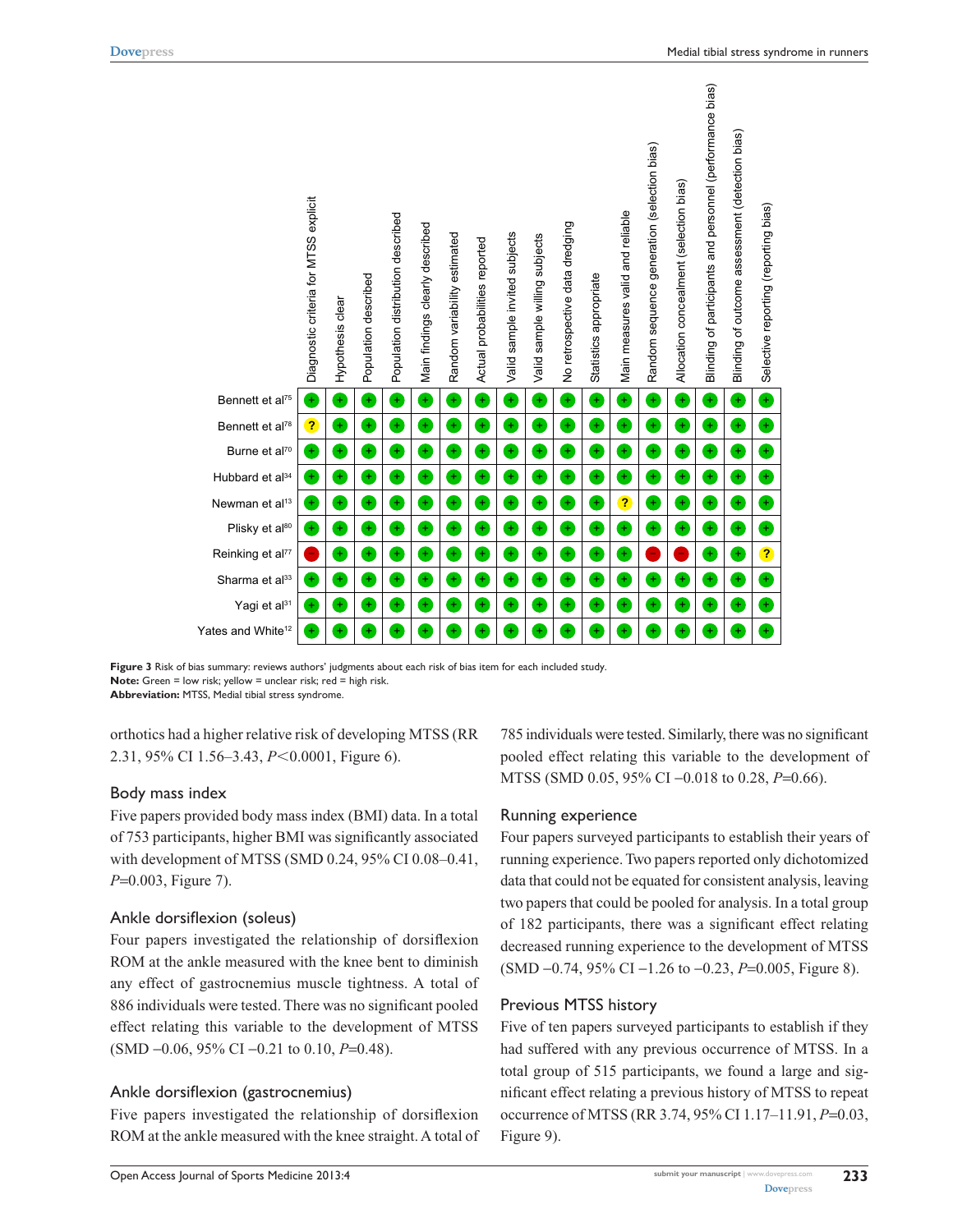#### **Table 2** Risk factors and associations with MTSS

| Outcome or subgroup          | <b>Studies</b> | n    | <b>Statistical method</b>        | <b>Effect estimate</b>        |
|------------------------------|----------------|------|----------------------------------|-------------------------------|
| Navicular drop               | 4              | 565  | SMD (IV, random, 95% CI)         | $0.26(0.02 - 0.50)$           |
| Navicular drop > 10 mm       |                | 164  | Risk ratio (M-H, fixed, 95% CI)  | $1.99(1.00 - 3.96)$           |
| Foot type                    |                | 448  | Risk ratio (M-H, random, 95% CI) | $1.61(0.37 - 6.98)$           |
| Orthotic use                 |                | 403  | Risk ratio (M-H, fixed, 95% CI)  | $2.31(1.56 - 3.43)$           |
| <b>BMI</b>                   |                | 753  | SMD (IV, fixed, 95% CI)          | $0.24(0.08 - 0.41)$           |
| BM < 18.5                    |                | 257  | Risk ratio (M-H, fixed, 95% CI)  | $1.16(0.79 - 1.73)$           |
| Ankle DF ROM (soleus)        |                | 886  | SMD (IV, fixed, 95% CI)          | $-0.06$ $(-0.21 - 0.10)$      |
| Ankle DF ROM (gastrocnemius) |                | 785  | SMD (IV, random, 95% CI)         | $0.05$ (-0.18 to 0.28)        |
| More years of running        |                | 182  | SMD (IV, fixed, 95% CI)          | $-0.79$ ( $-1.15$ , $-0.44$ ) |
| Previous history MTSS        |                | 515  | Risk ratio (M-H, random, 95% CI) | $3.74$ (1.17-11.91)           |
| Female gender                |                | 1226 | Risk ratio (M-H, random, 95% CI) | $1.91(1.11 - 3.28)$           |
| Male hip IR ROM              |                | 268  | SMD (IV, random, 95% CI)         | $0.36$ (-0.31 to 1.03)        |
| Male hip ER ROM              |                | 268  | SMD (IV, random, 95% CI)         | $0.67(0.29 - 1.04)$           |

**Abbreviations:** BMI, body mass index; CI, confidence interval; DF, dorsiflexion; M-H, Mantel Haenszel test; IR, internal rotation; ER, external rotation; ROM, range of motion; SMD, standard mean difference; MTSS, medial tibial stress syndrome; IV, inverse variance.

#### Female gender

Nine of ten papers involved both male and female participants. In total, 187 cases of MTSS developed in 513 females and 210 cases of MTSS developed in 957 males. Females were found to be at significantly higher risk of developing MTSS than males, at a ratio of 1.71:1 (RR 1.71, 95% CI 1.15–2.54, *P*=0.008, Figure 10).

#### Male hip external rotation

Two papers reported male and female hip rotation ranges (internal and external) measured via goniometry. Both reported male and female data separately. Increased external rotation ROM of the hip was found to be significant only for males (n=268) in this meta-analysis (SMD 0.67, 95% CI 0.29–1.04, *P*<0.001, Figure 11).

### **Discussion**

In clinical practice, multiple risk factors are seen as being linked to MTSS as a result of various research findings, or as a result of practitioners' beliefs, experiences, biases, and paradigms. Examples of the array of risk factors discussed in the literature review for this paper are provided in Table 1. The present paper provides clear evidence as to which risk factors can be most reliably linked to MTSS in runners. We propose and discuss a continuum model of pathogenesis of MTSS within the context of current evidence, clinical sequelae, related conditions, and the risk factors we have identified (Figure 12).

### Structural/anatomic risk factors

Greater navicular drop is associated with an increased risk of developing MTSS. The effect size for the continuous variable is small, suggesting that the MTSS group had only a slightly increased navicular drop when compared with the uninjured group. The mean difference in navicular drop between MTSS and non-MTSS groups was 0.85 mm, which is a difference that is almost clinically impossible to detect given that the standard error of the measure is between 1.1 mm and 3.0 mm

|                                                                                     |                                          | <b>MTSS</b> |     |          | <b>No MTSS</b>     |                    |                                                                        | <b>SMD</b>           | <b>SMD</b> |
|-------------------------------------------------------------------------------------|------------------------------------------|-------------|-----|----------|--------------------|--------------------|------------------------------------------------------------------------|----------------------|------------|
| Study of subgroup                                                                   | SD Total<br>Mean SD Total Weight<br>Mean |             |     |          | IV, random, 95% CI | IV, random, 95% CI |                                                                        |                      |            |
| Bennett et al <sup>78</sup>                                                         | $11.6$ 4.4                               |             | 11  |          | 8, 4.1             | 59                 | 11.7%                                                                  | $0.86$ [0.20, 1.52]  |            |
| Hubbard et al <sup>34</sup>                                                         |                                          | 8.6 3.2     | 29  | 7.8      | 3                  | 117                | 25.5%                                                                  | $0.26$ [-0.15, 0.67] |            |
| Plisky et al <sup>80</sup>                                                          | $11.2 \quad 4.5$                         |             | 16  |          | 11 3.6             | 89                 | 16.9%                                                                  | $0.05$ [-0.48, 0.59] |            |
| Yagi et al <sup>31</sup>                                                            | 4.9                                      | 3           | 102 | 4.35 2.9 |                    | 142                | 45.9%                                                                  | $0.19$ [-0.07, 0.44] |            |
| <b>Total (95% CI)</b>                                                               |                                          |             | 158 |          |                    | 407                | 100.0%                                                                 | $0.26$ [0.02, 0.50]  |            |
| Heterogeneity: $\tau^2 = 0.02$ ; $\gamma^2 = 4.03$ , df=3 (P=0.29); $\ell^2 = 26\%$ |                                          |             |     |          |                    |                    |                                                                        |                      |            |
| Test for overall effect: $Z=2.13$ ( $P=0.03$ )                                      |                                          |             |     |          |                    |                    | 0.5<br>$-1$ $-0.5$<br>$\Omega$<br>- 1<br><b>No MTSS</b><br><b>MTSS</b> |                      |            |

**Figure 4** Forest plot of comparison: risk factors and associations with MTSS and navicular drop.

**Notes:** Green squares = SMD for each study, the size of the squares represent relative *n*. Black diamond = pooled effect of variable. **Abbreviations:** CI, confidence interval; MTSS, medial tibial stress syndrome; SD, standard deviation; SMD, standard mean difference; IV, inverse variance.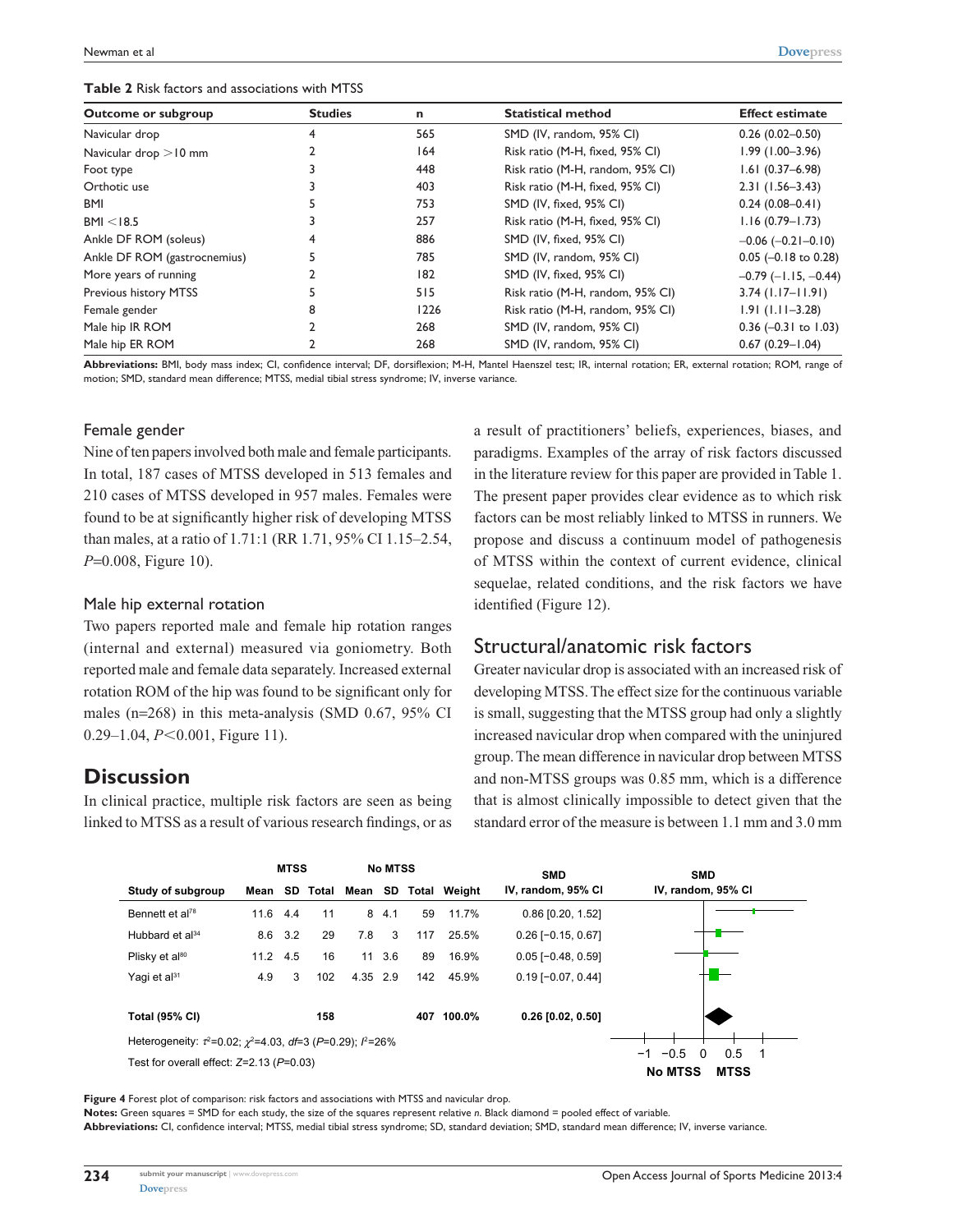|                                                          | Nav drop >10 mm |       | Nav drop ≤10 mm |    |                     | <b>Risk ratio</b>  | <b>Risk ratio</b>                                   |
|----------------------------------------------------------|-----------------|-------|-----------------|----|---------------------|--------------------|-----------------------------------------------------|
| Study of subgroup                                        | Events          | Total | <b>Events</b>   |    | <b>Total Weight</b> | M-H, fixed, 95% Cl | M-H, fixed, 95% CI                                  |
| Bennett et al <sup>78</sup>                              | 8               | 26    | 3               | 33 | 25.7%               | 3.38 [1.00, 11.50] |                                                     |
| Plisky et al <sup>80</sup>                               | 16              | 67    | 6               | 38 | 74.3%               | 1.51 [0.65, 3.54]  |                                                     |
|                                                          |                 |       |                 |    |                     |                    |                                                     |
| <b>Total (95% CI)</b>                                    |                 | 93    |                 | 71 | 100.0%              | 1.99 [1.00, 3.96]  |                                                     |
| Total events                                             | 24              |       | 9               |    |                     |                    |                                                     |
| Heterogeneity: $\chi^2$ =1.13, df=1 (P=0.29); $l^2$ =11% |                 |       |                 |    |                     |                    |                                                     |
| Test for overall effect: $Z=1.97$ ( $P=0.05$ )           |                 |       |                 |    |                     |                    | 0.5<br>$\mathcal{P}$<br>$0.1 \ 0.2$<br>5<br>10<br>1 |
|                                                          |                 |       |                 |    |                     |                    | <b>No MTSS</b><br><b>MTSS</b>                       |

**Figure 5** Forest plot of comparison: risk factors and associations with MTSS and navicular drop >10 mm.

**Notes:** Blue squares = RR for each study, the size of the squares represent relative *n*. Black diamond = pooled effect of variable.

**Abbreviations:** CI, confidence interval; MTSS, medial tibial stress syndrome; M-H, Mantel Haenszel test; Nav, navicular; RR, risk ratio.

|                                                               | <b>Orthotics yes</b>          |    | Orthotics no  |     |              | <b>Risk ratio</b>  |                | <b>Risk ratio</b>        |     |  |  |  |
|---------------------------------------------------------------|-------------------------------|----|---------------|-----|--------------|--------------------|----------------|--------------------------|-----|--|--|--|
| Study of subgroup                                             | <b>Total</b><br><b>Events</b> |    | <b>Events</b> |     | Total Weight | M-H, fixed, 95% CI |                | M-H, fixed, 95% CI       |     |  |  |  |
| Burne et al <sup>70</sup>                                     | 4                             | 17 | 19            | 164 | 19.5%        | 2.03 [0.78, 5.28]  |                |                          |     |  |  |  |
| Hubbard et $al^{34}$                                          | 15                            | 29 | 25            | 117 | 54.1%        | 2.42 [1.48, 3.97]  |                | ╺┝                       |     |  |  |  |
| Plisky et al <sup>80</sup>                                    | 8                             | 23 | 8             | 53  | 26.4%        | 2.30 [0.99, 5.39]  |                | $\overline{\phantom{a}}$ |     |  |  |  |
| <b>Total (95% CI)</b>                                         |                               | 69 |               | 334 | 100.0%       | 2.31 [1.56, 3.43]  |                |                          |     |  |  |  |
| Total events                                                  | 27                            |    | 52            |     |              |                    |                |                          |     |  |  |  |
| Heterogeneity: $\gamma^2 = 0.10$ , df=2 (P=0.95); $l^2 = 0\%$ |                               |    |               |     |              | 0.01               | 0.1            | 10                       | 100 |  |  |  |
| Test for overall effect: $Z=4.17$ ( $P<0.0001$ )              |                               |    |               |     |              |                    | <b>No MTSS</b> | <b>MTSS</b>              |     |  |  |  |

**Figure 6** Forest plot of comparison: risk factors and associations with MTSS and orthotic use.

**Notes:** Blue squares = RR for each study, the size of the squares represent relative *n*. Black diamond = pooled effect of variable. **Abbreviations:** CI, confidence interval; MTSS, medial tibial stress syndrome; M-H, Mantel Haenszel test; RR, risk ratio.

|                                                               | <b>MTSS</b> |    | <b>No MTSS</b> |            |     |     | <b>SMD</b>           | <b>SMD</b>           |                                                             |
|---------------------------------------------------------------|-------------|----|----------------|------------|-----|-----|----------------------|----------------------|-------------------------------------------------------------|
| Study of subgroup                                             | Mean        | SD | Total          |            |     |     | Mean SD Total Weight | IV, fixed, 95% CI    | IV, fixed, 95% CI                                           |
| Burne et al <sup>70</sup>                                     | $22.4$ 2.6  |    | 23             | 21.35 2.5  |     | 135 | 13.0%                | $0.42$ [-0.03, 0.86] |                                                             |
| Hubbard et $al34$                                             | 21.47 2.2   |    | 29             | $21.3$ 1.5 |     | 117 | 15.5%                | $0.10$ [-0.30, 0.51] |                                                             |
| Reinking et al <sup>77</sup>                                  | 19.8 2.1    |    | 45             | 19.6       | 2   | 48  | 15.5%                | $0.10$ [-0.31, 0.50] |                                                             |
| Yagi et al <sup>31</sup>                                      | 19.9 3.45   |    | 102            | 18.9       | 1.4 | 142 | 38.9%                | $0.40$ [0.15, 0.66]  |                                                             |
| Yates and White <sup>12</sup>                                 | 23.95 2.5   |    | 40             | 23.9 2.5   |     | 72  | 17.2%                | $0.02$ [-0.37, 0.41] |                                                             |
| <b>Total (95% CI)</b>                                         |             |    | 239            |            |     |     | 514 100.0%           | $0.24$ [0.08, 0.41]  |                                                             |
| Heterogeneity: $\gamma^2 = 4.31$ , df=4 (P=0.37); $l^2 = 7\%$ |             |    |                |            |     |     |                      |                      |                                                             |
| Test for overall effect: $Z=3.00$ ( $P=0.003$ )               |             |    |                |            |     |     |                      |                      | $-0.5$<br>0<br>0.5<br>$-1$<br><b>No MTSS</b><br><b>MTSS</b> |

**Figure 7** Forest plot of comparison: risk factors and associations with MTSS and BMI. **Notes:** Green squares = SMD for each study, the size of the squares represent relative *n*. Black diamond = pooled effect of variable. **Abbreviations:** BMI, body mass index; CI, confidence interval; MTSS, medial tibial stress syndrome; SD, standard deviation; IV, inverse variance; SMD, standard mean difference.

|                                                                                                                                         | <b>MTSS</b> |           |    | <b>No MTSS</b> |     |     |                               | <b>SMD</b>                    | <b>SMD</b>         |             |  |  |  |
|-----------------------------------------------------------------------------------------------------------------------------------------|-------------|-----------|----|----------------|-----|-----|-------------------------------|-------------------------------|--------------------|-------------|--|--|--|
| Study of subgroup                                                                                                                       | Mean        |           |    |                |     |     | SD Total Mean SD Total Weight | IV, random, 95% CI            | IV, random, 95% CI |             |  |  |  |
| Bennett et al <sup>75</sup>                                                                                                             | 1.7         | 1.2       | 15 | 2.2            | 1.2 | 21  | 37.9%                         | $-0.41$ [ $-1.08$ , 0.26]     |                    |             |  |  |  |
| Hubbard et $al34$                                                                                                                       |             | $5.3$ 1.8 | 29 | 8.8            | 4   | 117 | 62.1%                         | $-0.95$ [ $-1.37, -0.53$ ]    |                    |             |  |  |  |
| <b>Total (95% CI)</b>                                                                                                                   |             |           | 44 |                |     |     | 138 100.0%                    | $-0.74$ [ $-1.26$ , $-0.23$ ] |                    |             |  |  |  |
| Heterogeneity: $\tau^2 = 0.06$ ; $\gamma^2 = 1.79$ , $df = 1$ (P=0.18); $l^2 = 44\%$<br>Test for overall effect: $Z=2.84$ ( $P=0.005$ ) |             |           |    |                |     |     |                               | $-2$<br>0<br>-1               |                    | 2           |  |  |  |
|                                                                                                                                         |             |           |    |                |     |     |                               |                               | <b>No MTSS</b>     | <b>MTSS</b> |  |  |  |

**Figure 8** Forest plot of comparison: risk factors and associations with MTSS and years of running experience.

**Notes:** Green squares = SMD for each study, the size of the squares represent relative *n*. Black diamond = pooled effect of variable.

**Abbreviations:** CI, confidence interval; MTSS, medial tibial stress syndrome; SD, standard deviation; SMD, standard mean difference; IV, inverse variance.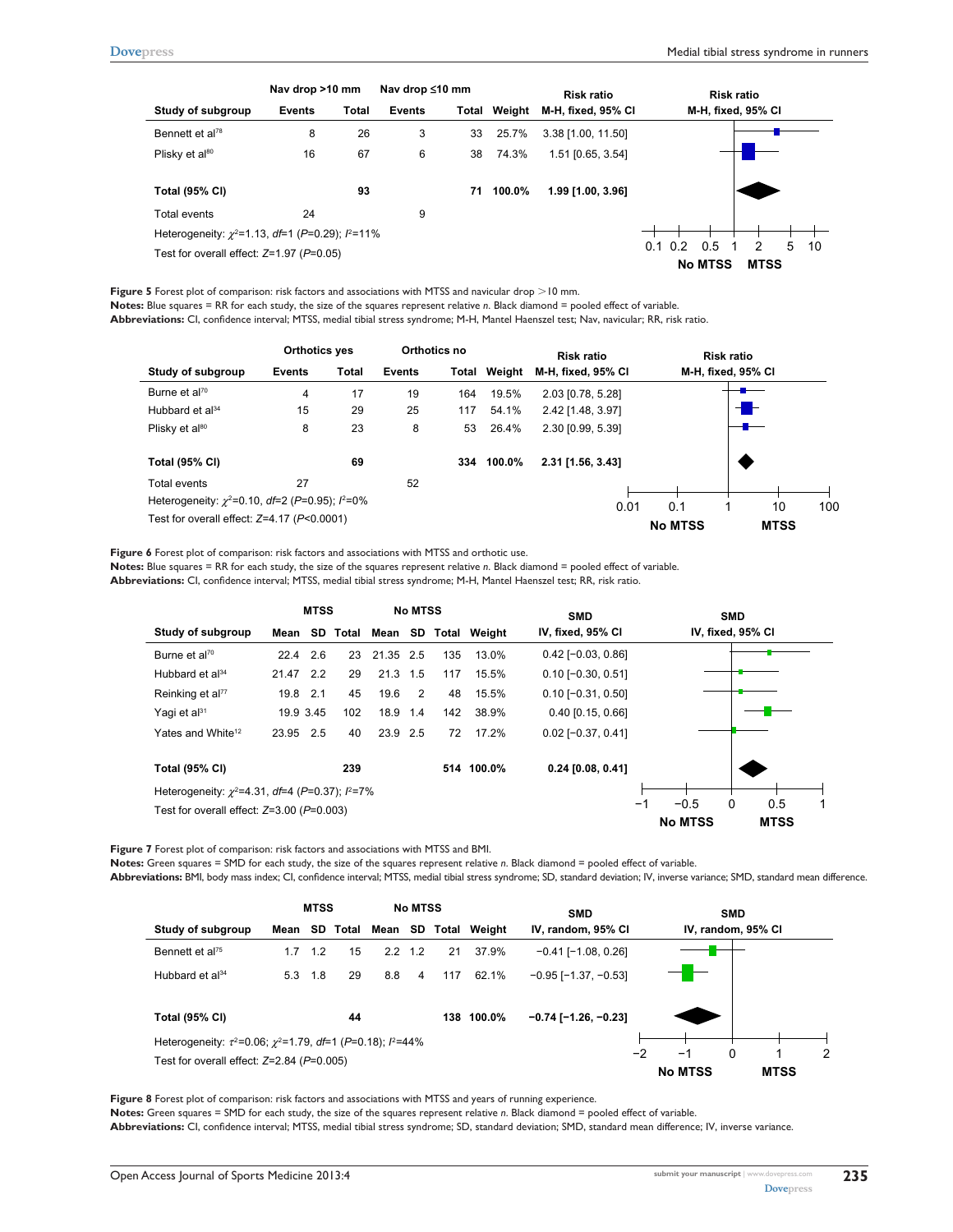|                                                                                   | Yes Hx                        |     | No Hx                  |     |        | <b>Risk ratio</b>          |                | <b>Risk ratio</b>   |     |  |  |  |
|-----------------------------------------------------------------------------------|-------------------------------|-----|------------------------|-----|--------|----------------------------|----------------|---------------------|-----|--|--|--|
| Study of subgroup                                                                 | <b>Events</b><br><b>Total</b> |     | <b>Events</b><br>Total |     |        | Weight M-H, random, 95% Cl |                | M-H, random, 95% CI |     |  |  |  |
| Bennett et al <sup>75</sup>                                                       | 10                            | 44  | 1                      | 15  | 15.0%  | 3.41 [0.48, 24.45]         |                |                     |     |  |  |  |
| Hubbard et $al34$                                                                 | 25                            | 44  | 4                      | 102 |        | 22.1% 14.49 [5.36, 39.17]  |                |                     |     |  |  |  |
| Newman et al <sup>13</sup>                                                        | $\mathbf 0$                   | 0   | $\mathbf 0$            | 0   |        | Not estimable              |                |                     |     |  |  |  |
| Plisky et al <sup>80</sup>                                                        | 9                             | 42  | $\overline{7}$         | 63  | 22.7%  | 1.93 [0.78, 4.78]          |                |                     |     |  |  |  |
| Reinking et al <sup>77</sup>                                                      | 44                            | 77  | 1                      | 16  | 15.4%  | 9.14 [1.36, 61.59]         |                |                     |     |  |  |  |
| Yates and White <sup>12</sup>                                                     | 11                            | 26  | 29                     | 86  | 24.9%  | 1.25 [0.73, 2.15]          |                |                     |     |  |  |  |
| <b>Total (95% CI)</b>                                                             |                               | 233 |                        | 282 | 100.0% | 3.74 [1.17, 11.91]         |                |                     |     |  |  |  |
| <b>Total events</b>                                                               | 99                            |     | 42                     |     |        |                            |                |                     |     |  |  |  |
| Heterogeneity: $\tau^2 = 1.33$ ; $\chi^2 = 23.70$ , df=4 (P<0.0001); $l^2 = 83\%$ |                               |     |                        |     |        |                            |                |                     |     |  |  |  |
| Test for overall effect: $Z=2.23$ ( $P=0.03$ )                                    |                               |     |                        |     |        | 0.01                       | 0.1            | 10                  | 100 |  |  |  |
|                                                                                   |                               |     |                        |     |        |                            | <b>No MTSS</b> | <b>MTSS</b>         |     |  |  |  |

**Figure 9** Forest plot of comparison: risk factors and associations with MTSS and previous history of MTSS.

**Notes:** Blue squares = RR for each study, the size of the squares represent relative *n*. Black diamond = pooled effect of variable.

**Abbreviations:** CI, confidence interval; MTSS, medial tibial stress syndrome; M-H, Mantel Haenszel test; Hx, previous history of MTSS; RR, risk ratio.

(intraclass correlation coefficient 0.84).31,34 The standard error of the measure is the standard deviation of the measureremeasure difference distribution, and therefore reflects the kinds of differences that might arise from measurement error alone. There were some differences in how the reviewed papers measured navicular drop. Whilst these differences in methodology introduce variance, $35$  the fact that the metaanalysis still returns a significant finding emphasizes the importance of the measurement.

It is likely that differences in measurement technique are important, particularly when determining clinically relevant cutoff values. Notably, the tandem stance technique appears to yield much smaller differences in navicular height. When the dichotomous variable, navicular drop greater than 10 mm, was analyzed, the effect size improved to within the moderate range. Classification of individuals who are at risk of developing MTSS using this cutoff point is a much more useful clinical tool, and one that can be used with confidence.

Pronated foot type and dynamic overpronation have long been thought to contribute to higher loads in the kinetic chain and therefore to higher rates of injury.36 Various kinematic analyses have investigated lower limb loads, in association with pronation rate and amplitudes with various results that are beyond the scope of this paper.35,37–39 Irrespective of the consensus or otherwise of these papers, pronated foot type was not found to be associated with MTSS in this meta-analysis. Whilst the navicular drop test and the Foot Posture Index have demonstrated good intertest reliability independently of each other, $40,41$  the correlation between these two methods has not been established. Both are measures of pronation, but only navicular drop appears to be a useful predictor in MTSS. It may be important that the medial

|                                                                                    | Female         |       | <b>Male</b> |       |        | <b>Risk ratio</b>          |                | <b>Risk ratio</b>   |
|------------------------------------------------------------------------------------|----------------|-------|-------------|-------|--------|----------------------------|----------------|---------------------|
| Study of subgroup                                                                  | <b>Events</b>  | Total |             | Total |        | Weight M-H, random, 95% CI |                | M-H, random, 95% CI |
| Bennett et al <sup>75</sup>                                                        | 13             | 68    | 2           | 57    | 5.1%   | 5.45 [1.28, 23.15]         |                |                     |
| Bennett et al <sup>78</sup>                                                        | $\overline{7}$ | 28    | 4           | 31    | 7.1%   | 1.94 [0.63, 5.92]          |                |                     |
| Burne et al <sup>70</sup>                                                          | 11             | 36    | 12          | 122   | 10.6%  | 3.11 [1.50, 6.44]          |                |                     |
| Hubbard et al $34$                                                                 | 9              | 39    | 20          | 107   | 10.9%  | 1.23 [0.62, 2.48]          |                |                     |
| Newman et al <sup>13</sup>                                                         | 26             | 96    | 32          | 288   | 13.5%  | 2.44 [1.53, 3.87]          |                |                     |
| Plisky et al <sup>80</sup>                                                         | 10             | 46    | 6           | 59    | 8.6%   | 2.14 [0.84, 5.45]          |                |                     |
| Reinking et al <sup>77</sup>                                                       | 49             | 62    | 54          | 63    | 16.1%  | $0.92$ [0.78, 1.09]        |                |                     |
| Yagi et al <sup>31</sup>                                                           | 44             | 98    | 58          | 146   | 15.1%  | 1.13 [0.84, 1.52]          |                |                     |
| Yates and White <sup>12</sup>                                                      | 18             | 40    | 22          | 84    | 13.1%  | 1.72 [1.05, 2.82]          |                |                     |
| <b>Total (95% CI)</b>                                                              |                | 513   |             | 957   | 100.0% | 1.71 [1.15, 2.54]          |                |                     |
| Total events                                                                       | 187            |       | 210         |       |        |                            |                |                     |
| Heterogeneity: $\tau^2 = 0.24$ ; $\chi^2 = 44.88$ , df=8 (P<0.00001); $l^2 = 82\%$ |                |       |             |       |        |                            |                |                     |
| Test for overall effect: $Z=2.67$ ( $P=0.008$ )                                    |                |       |             |       |        |                            | 0.2<br>0.05    | 5<br>20             |
|                                                                                    |                |       |             |       |        |                            | <b>No MTSS</b> | <b>MTSS</b>         |

**Figure 10** Forest plot of comparison: risk factors and associations with MTSS and female gender.

**Notes:** Blue squares = RR for each study, the size of the squares represent relative *n*. Black diamond = pooled effect of variable. **Abbreviations:** CI, confidence interval; MTSS, medial tibial stress syndrome; M-H, Mantel Haenszel test; RR, risk ratio.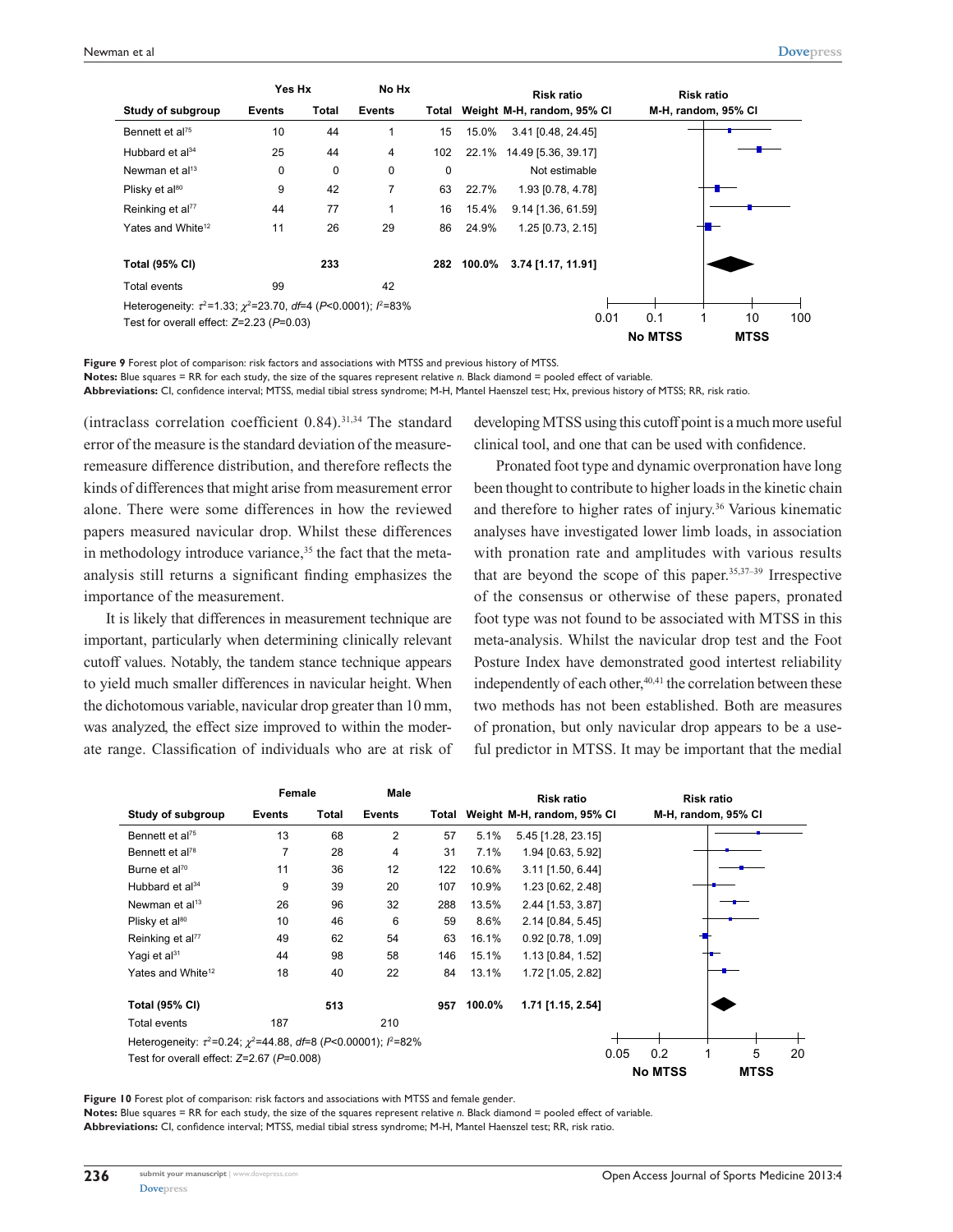|                                                                                      | <b>MTSS</b> |     | <b>No MTSS</b> |          |     |       | <b>SMD</b> |                     | <b>SMD</b> |                    |   |             |   |
|--------------------------------------------------------------------------------------|-------------|-----|----------------|----------|-----|-------|------------|---------------------|------------|--------------------|---|-------------|---|
| Study of subgroup                                                                    | Mean        | SD. | Total          | Mean     | SD. | Total | Weiaht     | IV, random, 95% CI  |            | IV, random, 95% CI |   |             |   |
| Burne et $al^{70}$                                                                   | 61.5        |     | 12             | 53       | 9   | 110   | 30.7%      | $0.96$ [0.35, 1.56] |            |                    |   |             |   |
| Yagi et al $31$                                                                      | 44.5 8.9    |     | 58             | 39.7 8.8 |     | 88    | 69.3%      | $0.54$ [0.20, 0.88] |            |                    |   |             |   |
| <b>Total (95% CI)</b>                                                                |             |     | 70             |          |     | 198   | 100.0%     | $0.67$ [0.29, 1.04] |            |                    |   |             |   |
| Heterogeneity: $\tau^2 = 0.02$ ; $\gamma^2 = 1.37$ , $df = 1$ (P=0.24); $l^2 = 27\%$ |             |     |                |          |     |       |            |                     |            |                    |   |             |   |
| Test for overall effect: $Z=3.48$ ( $P=0.0005$ )                                     |             |     |                |          |     |       |            |                     | -2         | $-1$               | 0 |             | 2 |
|                                                                                      |             |     |                |          |     |       |            |                     |            | <b>No MTSS</b>     |   | <b>MTSS</b> |   |

**Figure 11** Forest plot of comparison: risk factors and associations with MTSS and male hip external rotation ROM. **Notes:** Green squares = SMD for each study, the size of the squares represent relative *n*. Black diamond = pooled effect of variable. **Abbreviations:** CI, confidence interval; MTSS, medial tibial stress syndrome; SD, standard deviation; ROM, range of motion; IV, inverse variance; SMD, standard mean difference.

longitudinal arch control systems, both passive and active, need to be isolated from calcaneal and subtalar systems to enable further understanding of these relationships.<sup>35,42-45</sup>

Increased BMI was significantly associated with development of MTSS. However, the effect size was small. This finding could mean that the heavier impact loads that are likely to be associated with increased BMI are a factor, or that deconditioning plays a part. Fitness data for these participants were not included in the papers, but would be a useful addition to further studies in this area. The mean BMI values in these papers and the ranges, where reported, do not suggest that these participants were anything but within the normal range. Further investigation of fitness, bone/fat/ muscle ratios, and MTSS prevalence is needed. Low BMI of  $\leq$ 18.5 was not found to be a significant risk factor for MTSS in this meta-analysis.

Increased or decreased range of motion of dorsiflexion can be confidently ruled out as a risk factor for the development of MTSS. While tightness of plantar flexors is often a feature of MTSS sufferers, it is likely an effect of the condition and not a cause. Stretching of gastrocnemius and soleus is commonly advised for runners to avoid injury, because improvements in range of motion at the ankle are thought to assist the absorption of impact loads. Whether stretching is useful in either the treatment or prevention of MTSS is beyond the scope of this paper.

### Historical risk factors

Fewer years of running experience was significantly related to the development of MTSS. Conditioning of neuromuscular and bone adaptation systems is clearly important within current understanding about the pathology of MTSS.<sup>42,46-49</sup> Previous studies have shown that the recovery time from MTSS is generally long. This is best illustrated in a randomized controlled trial by Moen et al, which revealed that recovery to the level of presymptomatic running volumes took  $6-10$  months for the majority of sufferers.<sup>23</sup> Determination of cutoff values for running experience and MTSS risk are needed for further clarification. The effect of preconditioning programs for reducing injury in runners has not yet been



**Figure 12** Proposed continuum model of pathogenesis of MTSS. **Abbreviations:** BMI, body mass index; MTSS, medial tibial stress syndrome.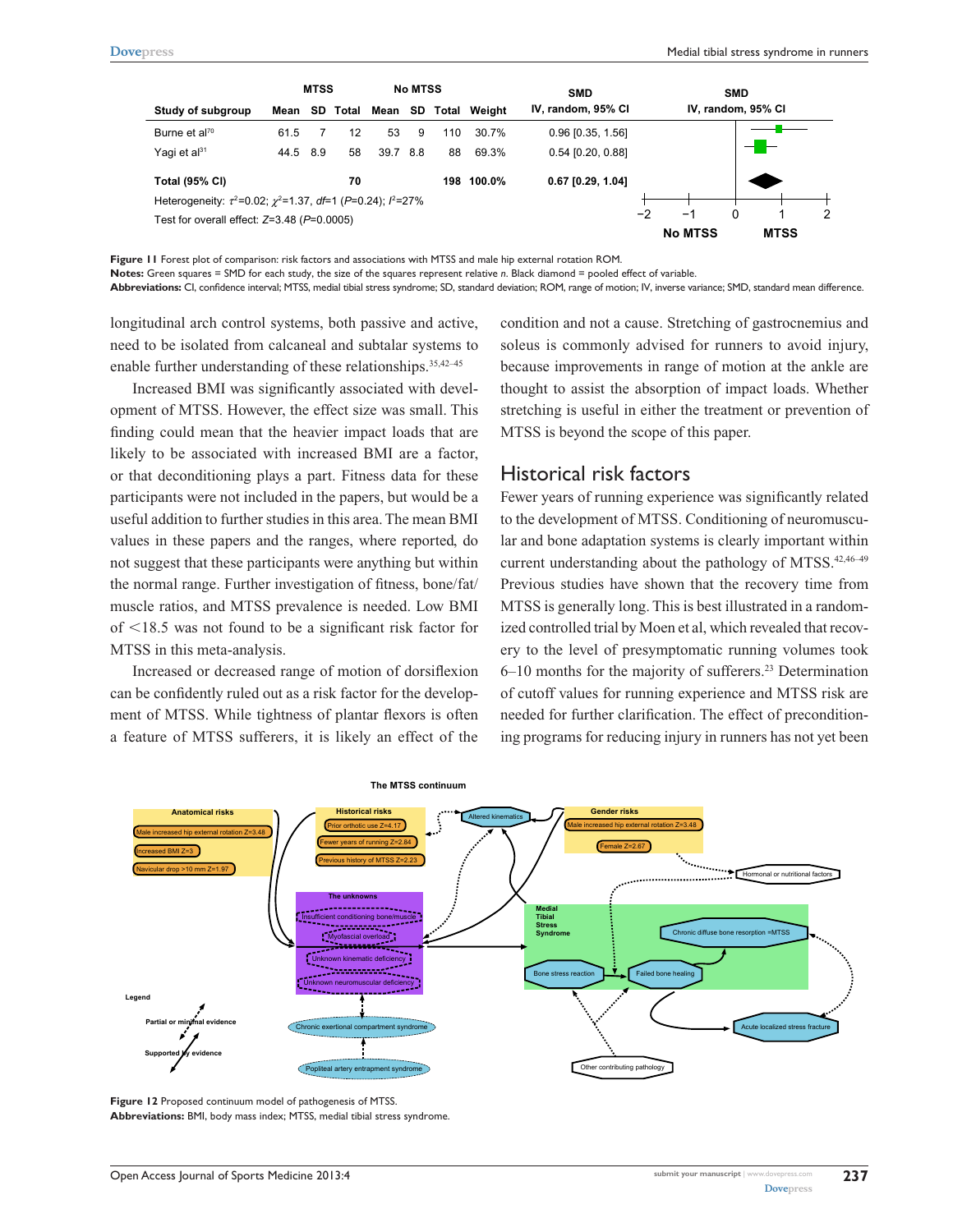established; however, a randomized controlled trial has shown that a 4-week program is insufficient.<sup>50</sup> Data on the volume and intensity of training, and the nature of training surface, also need to be gathered as qualifiers to help understand what constitutes an optimal time for positive adaptation. This risk factor is probably the most modifiable and therefore the most important to investigate and understand in more detail. Standardization of data is important here and should include frequency, distance, and speed as a minimum for future comparisons.<sup>51</sup>

Prior use of orthotics was found to be a highly significant risk factor for developing MTSS. The effect size was large. Examining the relationship between orthotic use and subsequent development of MTSS necessitates consideration of what orthotics do. Kinematic effects,<sup>52</sup> neuromuscular pattern effects, $46,53,54$  and shock attenuation effects $44,55$  of orthotics are not well understood. Orthotics are commonly prescribed to correct or support a foot that has been deemed to be in less than optimal alignment, but their role in prevention and intervention is unclear according to a recent systematic review.56 Our analysis suggests their use is a causative risk factor and therefore they are not useful for prevention. The mechanism of this effect is unclear. It could be a result of deconditioning of the lower limb or foot musculature, but no study has detected weakness or lack of muscular endurance to be a risk. If orthotics have a shock attenuation effect, it may be that the tibial bone is not loaded sufficiently for adequate adaptation to occur. At least 25% of the participants included in this meta-analysis had been prescribed orthotics prior to developing MTSS. The orthotic materials, designs, and nature of corrections are not specified in the papers used for the current analysis. A recent systematic review with metaanalysis<sup>54</sup> highlights the complexity and variability of orthotic effects in the domains of shock attenuation, kinematics, and neuromuscular control. Design and material properties, as well as history of injury, will influence the effect of orthotics. For example, Mills et al found that in uninjured subjects, only a posted-molded orthotic had a positive shock attenuation effect.<sup>54</sup> Peak rearfoot eversion was reduced by orthotics, but only if the orthotics were nonmolded and only in uninjured subjects. Further, orthotic use was associated with increases in electromyographic activity of tibialis anterior and peroneus longus by between 19% and 37% of maximal voluntary contraction with no increase in soleus or tibialis posterior activity, but these effects were different depending on injury status. Without knowledge of orthotic types involved in each of the meta-analysis papers, application of these findings to the present study is not possible.

There was a large and significant effect linking a previous history of MTSS to the development of repeat occurrence of MTSS. Either the causes of MTSS are persistent because they are intrinsic, or the effects of MTSS are resistant to change. Magnusson et al found residual evidence of bony demineralization in MTSS sufferers for up to 8 years after an episode.15 Myofascial structures tend to heal more rapidly than bone or entheses $57,58$  and this lends weight to the theory of failed bone healing in MTSS. This is a nonmodifiable risk factor that endorses the need to focus on strategies to prevent MTSS from developing.

### Gender-related risk factors

The risk factors for developing MTSS have previously been shown to differ between genders.<sup>59</sup> In this paper, increased external rotation ROM of the hip was found to be a significant predictor of MTSS, but only in males. Both of the relevant papers in this analysis used passive hip ROM measures with the hip in 90 degrees of hip flexion. It is currently unclear how motion measured in this way is related to running postures. There are known and significant differences between both active and passive external rotation ROM measures taken at 90 degrees of hip flexion versus those taken at 0 degrees flexion.60–63 There is no reported consistent difference in hip external rotation ROM between males and females; however, earlier lumbopelvic movement in men when performed actively has been identified.64 It is possible that the passive ROM of hip external rotation may lead to an altered movement pattern in running that is specific to males. Hip muscle activation patterns have been found to influence impact loads distally.<sup>65</sup>

Females are at significantly greater risk of developing MTSS than males. A number of studies have investigated gender-related differences in running kinematics.<sup>63,66</sup> These studies have shown female runners to have greater knee abduction at heel contact, decreased knee flexion, increased peak internal rotation of the hip, and increased femoral adduction. These variables appear to fit a pattern associated with MTSS sufferers as well as anterior cruciate ligament injury and patellofemoral pain syndrome, but none of these variables were able to be included in this meta-analysis.<sup>37</sup> Kinematics may also be influenced by hormonal status and phase.67 Further studies need to investigate female kinematics prospectively for an association with MTSS and to incorporate gender as a covariate in the study design.

Female athletes typically have later onset of menarche, and female runners suffer more commonly from menstrual disturbance than the general population. The latter feature has been associated with lower bone mineral density<sup>68</sup> but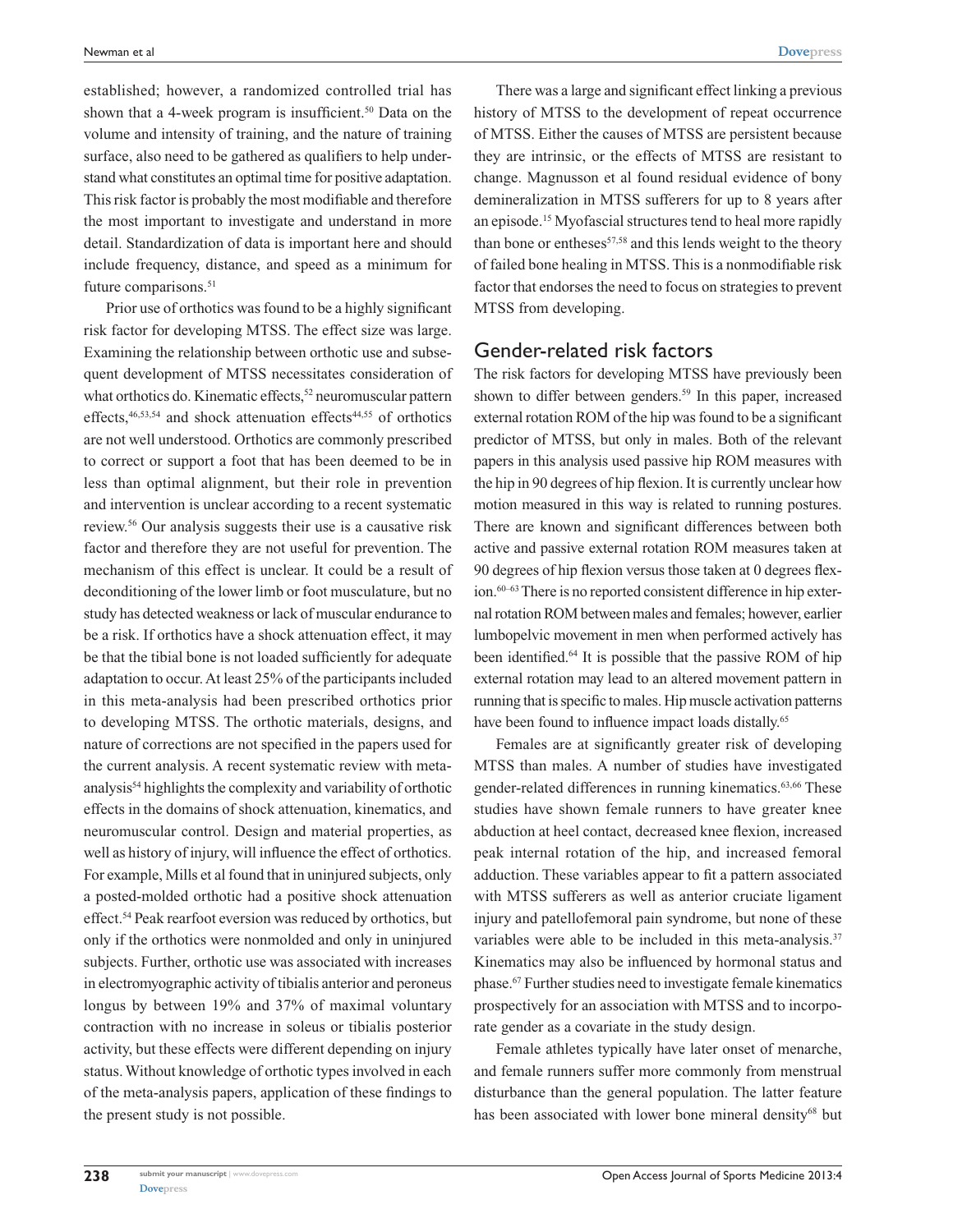not consistently in the tibia. It is possible that female runners are at risk of MTSS if they are starting from a lower base amount of bone density. Bennell et al, in a prospective study of 53 female athletes, found age of menarche, menstrual disturbance, lower bone mineral density, leg length discrepancy, less lean mass of the shank, and a lower fat diet were significant risk factors for stress fracture in females. None of these risk factors were predictive in males.<sup>69</sup> Further prospective analysis of these risk factors in females who develop MTSS is warranted.

# Continuum theory of pathogenesis of MTSS

The factors addressed in this review can be linked in a model that combines the factors with processes that represent a continuum of increasing risk of developing MTSS (Figure 12). Many of these processes ("the unknowns") are yet to be supported by prospective evidence. The mechanism by which these risk factors influence the development of MTSS remains unclear.

Cohort studies have identified altered kinematics in MTSS sufferers, which may partly explain the link between previous history of MTSS and future MTSS, but to date no prospective trial has identified a specific kinematic risk factor.

The contributions and interrelationships between popliteal artery entrapment syndrome, chronic exertional compartment syndrome, stress fracture, and MTSS are also unclear, yet clinically they can coexist. This model may provide a visual representation of where further research may focus.

# **Conclusion**

Female gender, a previous history of MTSS, fewer years of running experience, orthotic use, increased BMI, an increased navicular drop, and increased external rotation hip ROM in males are all significantly associated with an increased risk of developing MTSS in runners. The mechanism by which these risk factors influence the development of MTSS remains unclear.

# Implications for practice

Runners who have combinations of risk factors identified in this paper should be advised to minimize their total impact loads whilst attempting to modify their risk. For example, a runner with a history of MTSS and who has navicular  $drop >10$  mm should be closely monitored in building their running, until they have survived long enough to have a "low-risk" volume of running established. This precaution

is enhanced if they are female or have high hip external rotation range as a male.

# Implications for research

The suite of variables identified in this review needs to be tested in a prospective trial to see if the calculated risks are confirmed. A large field study of these variables is needed to build a predictive model and algorithm, and to establish cutoff values for the various factors. Future studies should analyze males and females separately, given that risk factors vary by gender.

# **Author contributions**

Phil Newman performed the review and undertook the main write up, Jeremy Witchalls assisted with design and analysis, and Gordon Waddington and Roger Adams assisted with design. All authors were involved in drafting the article or revising it critically for important intellectual content.

# **Disclosure**

The authors report no conflicts of interest in this work.

### **References**

- 1. Detmer DE. Chronic shin splints: classification and management of medial tibial stress syndrome. *Sports Med*. 1986;3(6):436–446.
- 2. Andrish JT, Bergfeld JA, Walheim J. A prospective study on the management of shin splints. *J Bone Joint Surg Am*. 1974;56(8): 1697–1700.
- 3. Vicente JS, Grande ML, Torre JR, et al. "Shin splint" syndrome and tibial stress fracture in the same patient diagnosed by means of 99mTc-HMDP SPECT/CT. *Clin Nucl Med*. 2013;38(4):e178–e181.
- 4. Mubarak SJ, Gould RN, Lee YF, Schmidt DA, Hargens AR. The medial tibial stress syndrome a cause of shin splints. *Am J Sports Med*. 1982;10(4):201–205.
- 5. Michael RH, Holder LE. The soleus syndrome. A cause of medial tibial stress (shin splints). *Am J Sports Med*. 1985;13(2):87–94.
- 6. Bhatt R, Lauder I, Finlay DB, Allen MJ, Belton IP. Correlation of bone scintigraphy and histological findings in medial tibial syndrome. *Br J Sports Med*. 2000;34(1):49–53.
- 7. Johnell O, Rausing A, Wendeberg B, Westlin N. Morphological changes in shin splints. *Clin Orthop Relat Res*. 1982;(167):180–184.
- 8. Stickley CD, Hetzler RK, Kimura IF, Lozanoff S. Crural fascia and muscle origins related to medial tibial stress syndrome symptom location. *Med Sci Sports Exerc*. 2009;41(11):1991–1996.
- 9. Saxena A, O'Brien T, Bunce D. Anatomic dissection of the tibialis posterior muscle and its correlation to medial tibial stress syndrome. *J Foot Surg*. 1990;29(2):105–108.
- 10. Bouché RT, Johnson CH. Medial tibial stress syndrome (tibial fasciitis). *J Am Podiatr Med Assoc*. 2007;97(1):31–36.
- 11. Beck BR, Osternig LR. Medial tibial stress syndrome. The location of muscles in the leg in relation to symptoms. *J Bone Joint Surg Am*. 1994;76(7):1057–1061.
- 12. Yates B, White S. The incidence and risk factors in the development of medial tibial stress syndrome among naval recruits. *Am J Sports Med*. 2004;32(3):772–780.
- 13. Newman P, Adams R, Waddington G. Two simple clinical tests for predicting onset of medial tibial stress syndrome: shin palpation test and shin oedema test. *Br J Sports Med*. 2012;46(12):861–864.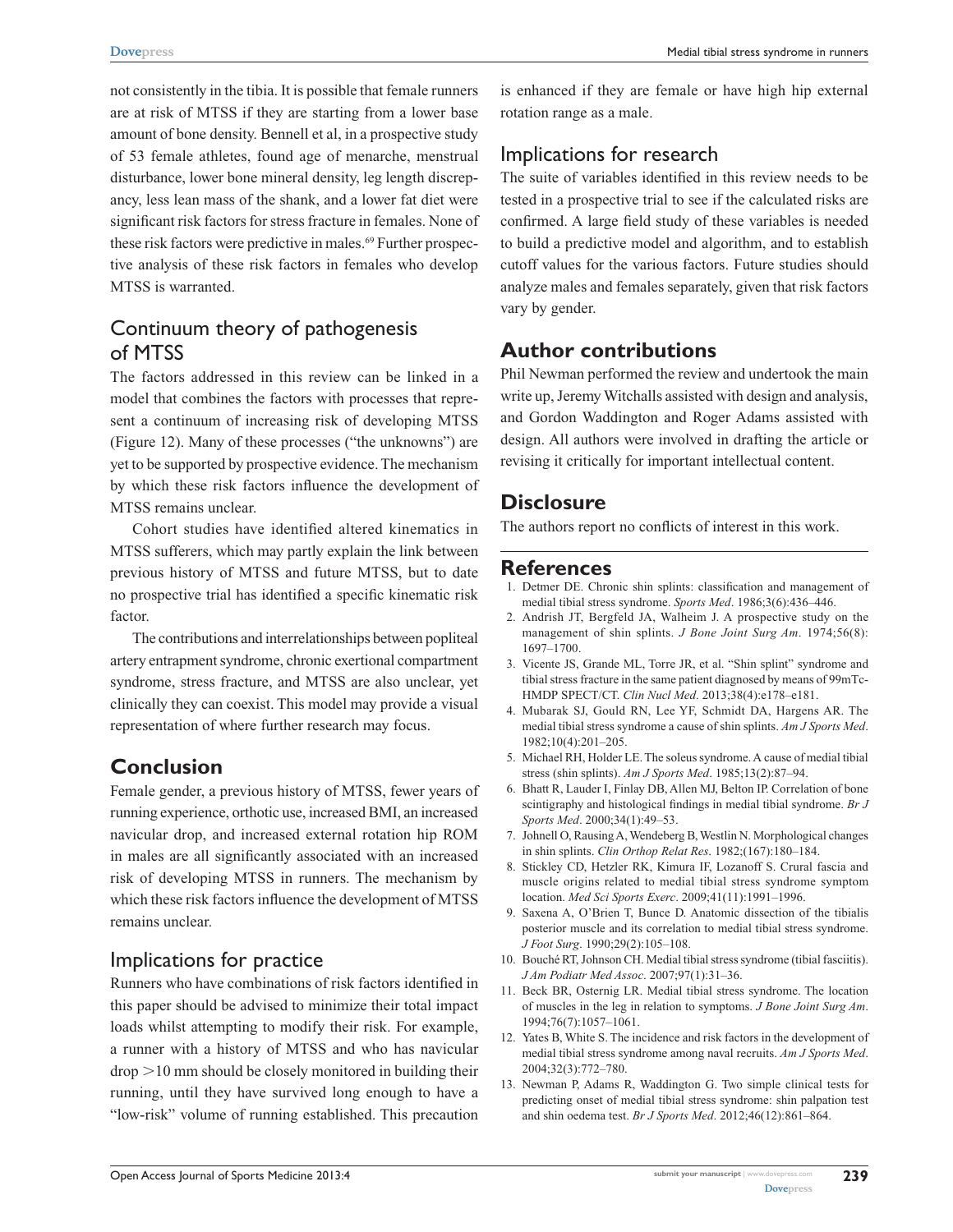- 14. Beck BR. Tibial stress injuries: an aetiological review for the purposes of guiding management. *Sports Med*. 1998;26(4):265–279.
- 15. Magnusson HI, Ahlborg HG, Karlsson C, Nyquist F, Karlsson MK. Low regional tibial bone density in athletes with medial tibial stress syndrome normalizes after recovery from symptoms. *Am J Sports Med*. 2003;31(4):596–600.
- 16. Magnusson HI, Westlin NE, Nyqvist F, Gärdsell P, Seeman E, Karlsson MK. Abnormally decreased regional bone density in athletes with medial tibial stress syndrome. *Am J Sports Med*. 2001;29(6):712–715.
- 17. Batt ME, Ugalde V, Anderson MW, Shelton DK. A prospective controlled study of diagnostic imaging for acute shin splints. *Med Sci Sports Exerc*. 1998;30(11):1564–1571.
- 18. Fredericson M, Bergman AG, Hoffman KL, Dillingham MS. Tibial stress reaction in runners correlation of clinical symptoms and scintigraphy with a new magnetic resonance imaging grading system. *Am J Sports Med*. 1995;23(4):472–481.
- 19. Gaeta M, Minutoli F, Scribano E, et al. CT and MR imaging findings in athletes with early tibial stress injuries: comparison with bone scintigraphy findings and emphasis on cortical abnormalities. *Radiology*. 2005;235(2):553–561.
- 20. Moen MH,Tol JL, Weir A, Steunebrink M, De Winter TC. Medial tibial stress syndrome: a critical review. *Sports Med*. 2009;39(7):523–546.
- 21. Magnusson HI, Ahlborg HG, Karlsson C, Nyquist F, Karlsson MK. Tibial bone density in athletes with medial tibial stress syndrome: a controlled study. *Am J Sports Med*. 2003;31(4):596–600.
- 22. Moen MH, Schmikli SL, Weir A, et al. A prospective study on MRI findings and prognostic factors in athletes with MTSS. *Scand J Med Sci Sports*. April 20, 2012. [Epub ahead of print.]
- 23. Moen MH, Holtslag L, Bakker E, et al.The treatment of medial tibial stress syndrome in athletes; a randomized clinical trial. *Sports Med Arthrosc Rehabil Ther Technol*. 2012;4:12.
- 24. Craig DI. Medial tibial stress syndrome: evidence-based prevention. *J Athl Train*. 2008;43(3):316–318.
- 25. Thacker SB, Gilchrist J, Stroup DF, Kimsey CD. The prevention of shin splints in sports: a systematic review of literature. *Med Sci Sports Exerc*. 2002;34(1):32–40.
- 26. Downs SH, Black N. The feasibility of creating a checklist for the assessment of the methodological quality both of randomised and nonrandomised studies of health care interventions. *J Epidemiol Community Health*. 1998;52(6):377–384.
- 27. Huedo-Medina T, Sanchez-Meca J, Marin-Martinez F, Botella J. Assessing heterogeneity in meta-analysis: Q statistic or I2 index? CHIP Documents. Available from: [http://digitalcommons.uconn.edu/](http://digitalcommons.uconn.edu/chip_docs/19) [chip\\_docs/19.](http://digitalcommons.uconn.edu/chip_docs/19) Accessed September 10, 2013.
- 28. Hopkins WG. A scale of magnitudes for effect statistics. Available from: http://[www.sportsci.org/resource/stats/index.html.](http://www.sportsci.org/resource/stats/index.html) Accessed September 10, 2013.
- 29. Brody D. Techniques in the evaluation and treatment of the injured runner. *Orthop Clin North Am*. 1982;13(3):541–558.
- 30. Buchanan KR, Davis I. The relationship between forefoot, midfoot, and rearfoot static alignment in pain-free individuals. *J Orthop Sports Phys Ther*. 2005;35(9):559–566.
- 31. Yagi S, Muneta T, Sekiya I. Incidence and risk factors for medial tibial stress syndrome and tibial stress fracture in high school runners. *Knee Surg Sports Traumatol Arthrosc*. 2013;21(3):556–563.
- 32. Redmond AC, Crosbie J, Ouvrier RA. Development and validation of a novel rating system for scoring standing foot posture: the Foot Posture Index. *Clin Biomech (Bristol*, *Avon)*. 2006;21(1):89–98.
- 33. Sharma J, Golby J, Greeves J, Spears IR. Biomechanical and lifestyle risk factors for medial tibia stress syndrome in army recruits: a prospective study. *Gait Posture*. 2011;33(3):361–365.
- 34. Hubbard TJ, Carpenter EM, Cordova ML. Contributing factors to medial tibial stress syndrome: a prospective investigation. *Med Sci Sports Exerc*. 2009;41(3):490–496.
- 35. Lee SY, Hertel J. Arch height and maximum rearfoot eversion during jogging in 2 static neutral positions. *J Athl Train*. 2012;47(1): 83–90.
- 36. Bates P. Shin splints a literature review. *Br J Sports Med*. 1985;19(3): 132–137.
- 37. Loudon JK, Reiman MP. Lower extremity kinematics in running athletes with and without a history of medial shin pain. *Int J Sports Phys Ther*. 2012;7(4):356–364.
- 38. Lee SY. *Direct and indirect effects of alignment, range of motion, and gait measures on medial tibial stress syndrome status of runners* [dissertation]. Charlottesville: University of Virginia; 2009.
- 39. Raissi GR, Cherati AD, Mansoori KD, Razi MD. The relationship between lower extremity alignment and medial tibial stress syndrome among non-professional athletes. *Sports Med Arthrosc Rehabil Ther Technol*. 2009;1(1):11.
- 40. Cornwall MW, McPoil TG, Lebec M, Vicenzino B, Wilson J. Reliability of the Modified Foot Posture Index. *J Am Podiatr Med Assoc*. 2008;98(1):7–13.
- 41. Picciano AM, Rowlands MS, Worrell T. Reliability of open and closed kinetic chain subtalar joint neutral positions and navicular drop test. *J Orthop Sports Phys Ther*. 1993;18(4):553–558.
- 42. Rathleff MS, Samani A, Olesen CG, Kersting UG, Madeleine P. Inverse relationship between the complexity of midfoot kinematics and muscle activation in patients with medial tibial stress syndrome. *J Electromyogr Kinesiol*. 2011;21(4):638–644.
- 43. Billis E, Katsakiori E, Kapodistrias C, Kapreli E. Assessment of foot posture: correlation between different clinical techniques. *The Foot*. 2007;17(2):65–72.
- 44. Hargrave MD, Carcia CR, Gansneder BM, Shultz SJ. Subtalar pronation does not influence impact forces or rate of loading during a single-leg landing. *J Athl Train*. 2003;38(1):18–23.
- 45. Bandholm T, Boysen L, Haugaard S, Zebis MK, Bencke J. Foot medial longitudinal-arch deformation during quiet standing and gait in subjects with medial tibial stress syndrome. *J Foot Ankle Surg*. 2008;47(2):89–95.
- 46. Newsham KR, Beekley MD, Lauber CA. A neuromuscular intervention for exercise-related medial leg pain. *J Sport Rehabil*. 2012;21(1):54–62.
- 47. Franettovich M, Chapman AR, Blanch P, Vicenzino B. Altered neuromuscular control in individuals with exercise-related leg pain. *Med Sci Sports Exerc*. 2010;42(3):546–555.
- 48. Franklyn M, Oakes B, Field B, Wells P, Morgan D. Section modulus is the optimum geometric predictor for stress fractures and medial tibial stress syndrome in both male and female athletes. *Am J Sports Med*. 2008;36(6):1179–1189.
- 49. Yeung EW, Yeung SS. A systematic review of interventions to prevent lower limb soft tissue running injuries. *Br J Sports Med*. 2001;35(6):383–389.
- 50. Bredeweg SW, Zijlstra S, Bessem B, Buist I. The effectiveness of a preconditioning programme on preventing running-related injuries in novice runners: a randomised controlled trial. *Br J Sports Med*. 2012;46(12):865–870.
- 51. Nielsen RO, Buist I, Sørensen H, Lind M, Rasmussen S. Training errors and running related injuries: a systematic review. *Int J Sports Phys Ther*. 2012;7(1):58–75.
- 52. Abdallah AA, Radwan AY. Biomechanical changes accompanying unilateral and bilateral use of laterally wedged insoles with medial arch supports in patients with medial knee osteoarthritis. *Clin Biomech (Bristol*, *Avon)*. 2011;26(7):783–789.
- 53. Garth WP Jr, Miller ST. Evaluation of claw toe deformity, weakness of the foot intrinsics, and posteromedial shin pain. *Am J Sports Med*. 1989;17(6):821–827.
- 54. Mills K, Blanch P, Chapman AR, McPoil TG, Vicenzino B. Foot orthoses and gait: a systematic review and meta-analysis of literature pertaining to potential mechanisms. *Br J Sports Med*. 2010;44(14):1035–1046.
- 55. McMillan A, Payne C. Effect of foot orthoses on lower extremity kinetics during running: a systematic literature review. *J Foot Ankle Res*. 2008;1(1):13.
- 56. Richter RR, Austin TM, Reinking MF. Foot orthoses in lower limb overuse conditions: a systematic review and meta-analysis-critical appraisal and commentary. *J Athl Train*. 2011;46(1):103–106.